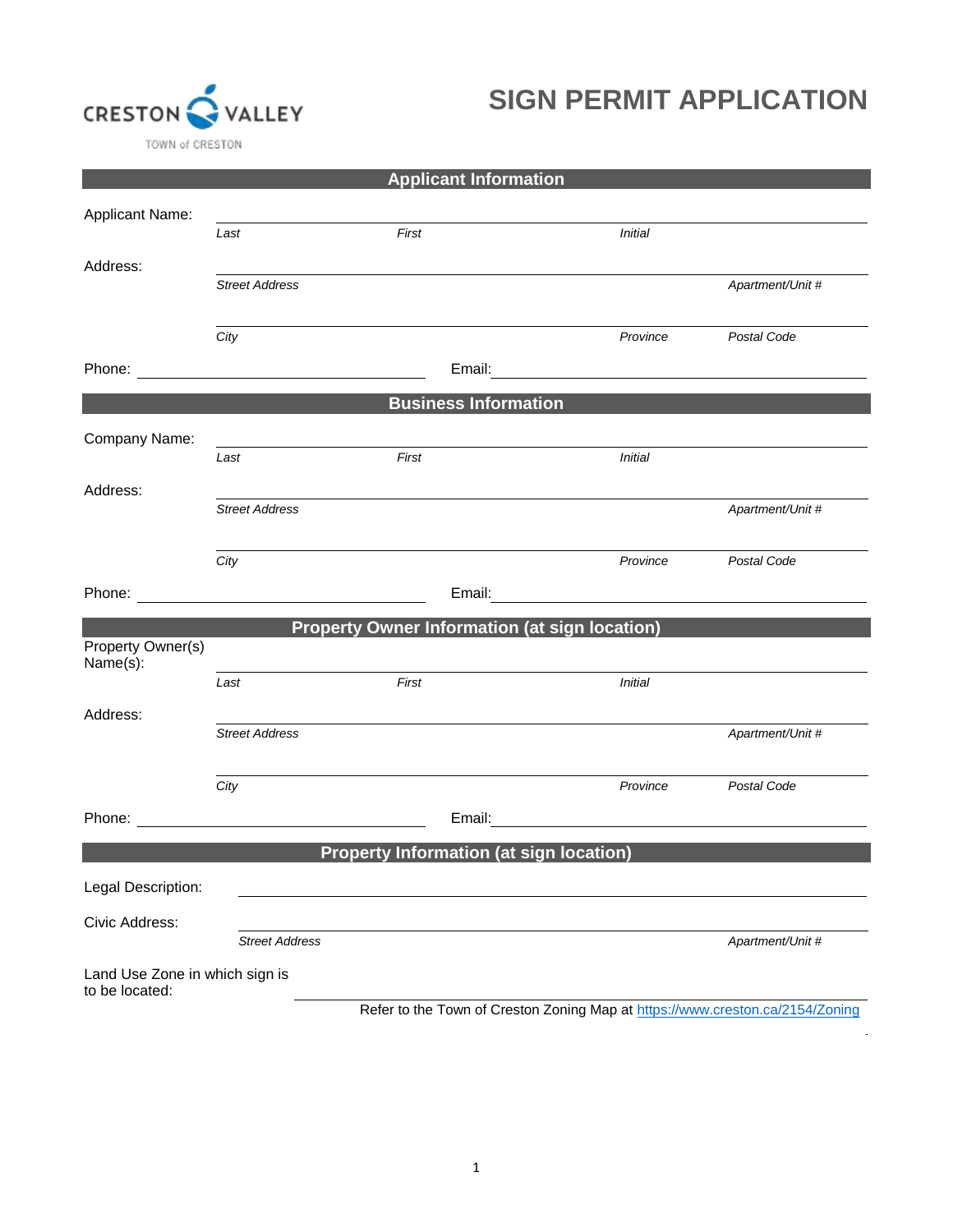| <b>Sign Information</b> |        |        |  |  |
|-------------------------|--------|--------|--|--|
| Manufacturer Name:      | Phone: | Email: |  |  |
| Installer Name:         | Phone: | Email: |  |  |

#### **Refer to Table 1: Types of Allowable Signs on pg. 6 of this document (for more information refer to the Town of Creston Sign Bylaw a[t https://www.creston.ca/2167/Bylaws\)](https://www.creston.ca/2167/Bylaws)**

Please fill in applicable descriptions:

| <b>Description</b>                                   | Sign 1 | Sign 2 | Sign 3 | Sign 4 |
|------------------------------------------------------|--------|--------|--------|--------|
| Sign Type                                            |        |        |        |        |
| <b>Sign Dimensions</b>                               |        |        |        |        |
| Sign Area $(m^2)$                                    |        |        |        |        |
| Max. height of sign (from ground)                    |        |        |        |        |
| Clearance below sign (to ground)                     |        |        |        |        |
| Dimensions of wall to which sign will be<br>attached |        |        |        |        |
| Max. projection from building face                   |        |        |        |        |
| Number of street frontages                           |        |        |        |        |
| Dimension of concrete base                           |        |        |        |        |

**Existing Signage: Refer to Table 2: Total number of Allowable Signs on pg. 7 of this document. (for more information refer to the Town of Creston Sign Bylaw at [https://www.creston.ca/2167/Bylaws\)](https://www.creston.ca/2167/Bylaws)**

|                        | Sign 1 | Sign 2 | Sign 3 | Sign 4 |
|------------------------|--------|--------|--------|--------|
| Size of Existing Sign: |        |        |        |        |
| Type of Existing Sign: |        |        |        |        |

#### **Supporting Documents**

| □ Third Party Sign Owner<br>Authorization | $\Box$ Drawings                                                                              | $\Box$ Photos                          |
|-------------------------------------------|----------------------------------------------------------------------------------------------|----------------------------------------|
| $\Box$ Waiver of Liability                | $\Box$ Proof of Insurance (required when signor sign<br>base encroaching on municipal lands) | $\Box$ Highway Permit (if<br>required) |

Drawings are to be in accordance with standard architectural practice and to scale, illustrating each side of the sign areas showing copy, sign area and dimensions of the sign, as well as the colour scheme and materials, and details of any supporting structures and surrounding framework.

The following information is to be included where applicable:

- 1. Drawings or photos showing the proposed location of the sign in relation to the building face and property boundaries;
- 2. Drawings or photos showing size and location of any other signs on the property;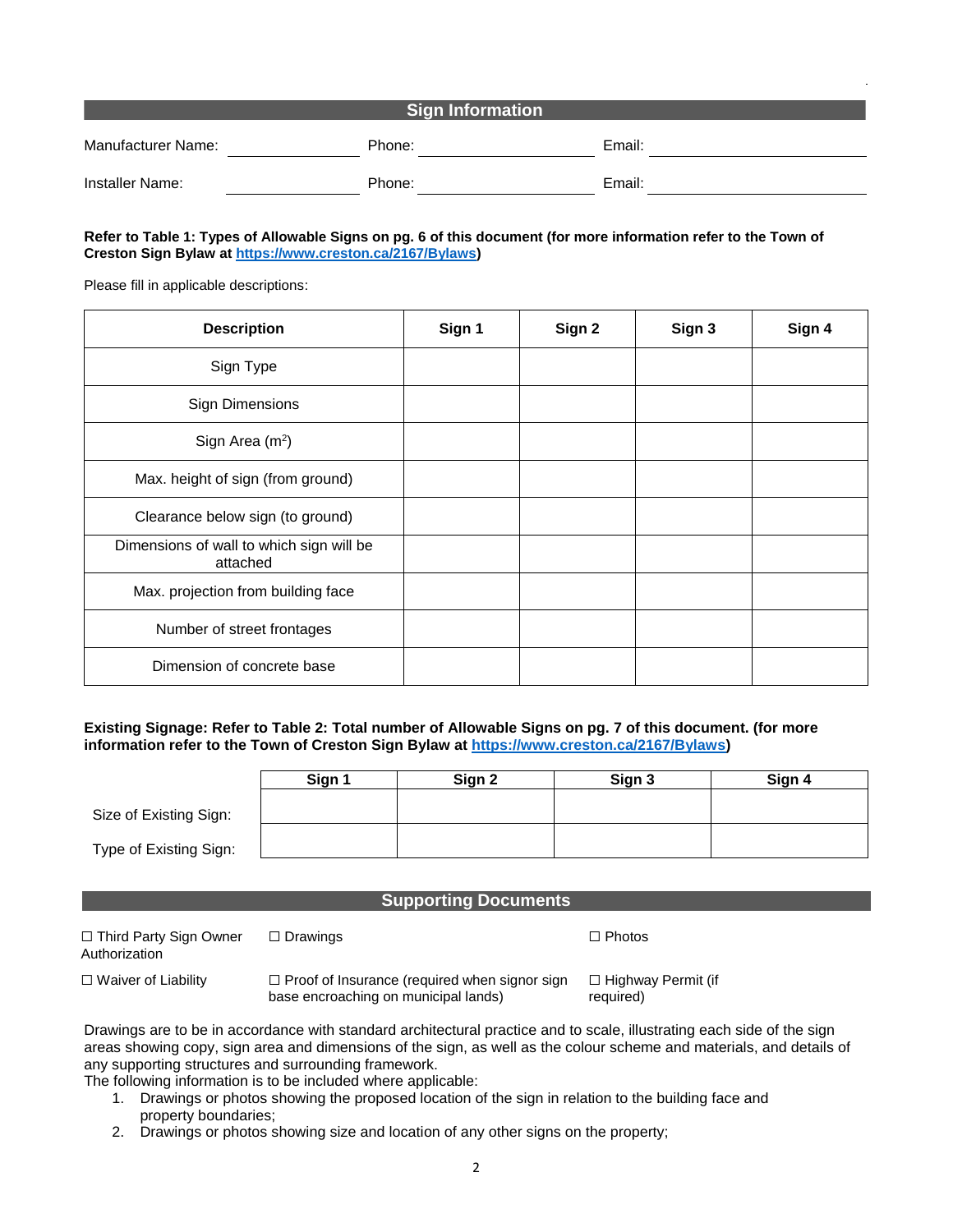- 3. Description of the material and colour of which the sign is constructed;
- 4. Detailed description of the method and type of wiring, illumination and attachment to building as applicable.
- 5. For window signs, the size of the window area where the sign will be located
- 6. For awning signs and canopy signs, the size of the surface area of the awning or canopy;
- 7. For fascia signs, the business frontage size.

*Note: The Director of Community Services or their designate may require a Professional Engineer to certify the structural adequacy of the sign, sign base and method of attachments as part of the Permit application process.*

#### **Terms & Conditions\***

**For complete requirements, Refer to Sign Bylaw No. 1797 in full at<https://www.creston.ca/2167/Bylaws>**

**Any violations of the above noted terms and conditions will result in permit revocation**

#### **Acknowledgement and Signature(s)**

*I certify that I am 18 years of age or older, and that all information submitted in this application is correct and complete. I have read this application form in its entirety and I agree to abide by any and all posted Park regulations, the terms and conditions noted above, and all applicable Provincial and Municipal legislation, regulation, and bylaws. I acknowledge that failure to comply with the above could lead to my removal of signage, and possible monetary fines.*

Applicant Signature: Date: Date: Date: Date: Date: Date: Date: Date: Date: Date: Date: Date: Date: Date: Date: Date: Date: Date: Date: Date: Date: Date: Date: Date: Date: Date: Date: Date: Date: Date: Date: Date: Date: Dat

Owner (Property) Signature: Date: Date: Date: Date: Date: Date: Date: Date: Date: Date: Date: Date: Date: Date: Date: Date: Date: Date: Date: Date: Date: Date: Date: Date: Date: Date: Date: Date: Date: Date: Date: Date: Date: Date: Date: D

**Permit Fee Permit Fee Permit Fee** Permit fees are as found in *Schedule 7C* of *Fees and Charges Bylaw No. 1763, 2011*, as amended from time to time. **Office Use Only** Received on: Day **Month** Month **Year** Year **Year** Decision: □ Approved □ Denied By: By: Signature: Signature: Date: Date: Date: ☐ Third Party Sign Owner Authorization □ Valid Town of Creston business<br>license □ Original Form Filed ☐ Waiver Signed ☐ Proof of Insurance (if required) ☐ Highway Permit (if

The Town of Creston collects your information for the purposes of administering Town of Creston programs and services, including permits and licensing services, in accordance with Section 26 of *the Freedom of Information and Protection of Privacy Act (FOIPPA)*. Information collected with this form, including copies of any associated documentation submitted as part of this application, may be disclosed to the public in accordance with *FOIPPA*. If you have any questions about the collection and use of information, please contact the Town's Corporate Officer at 250-428-2214, ext. 210.

required)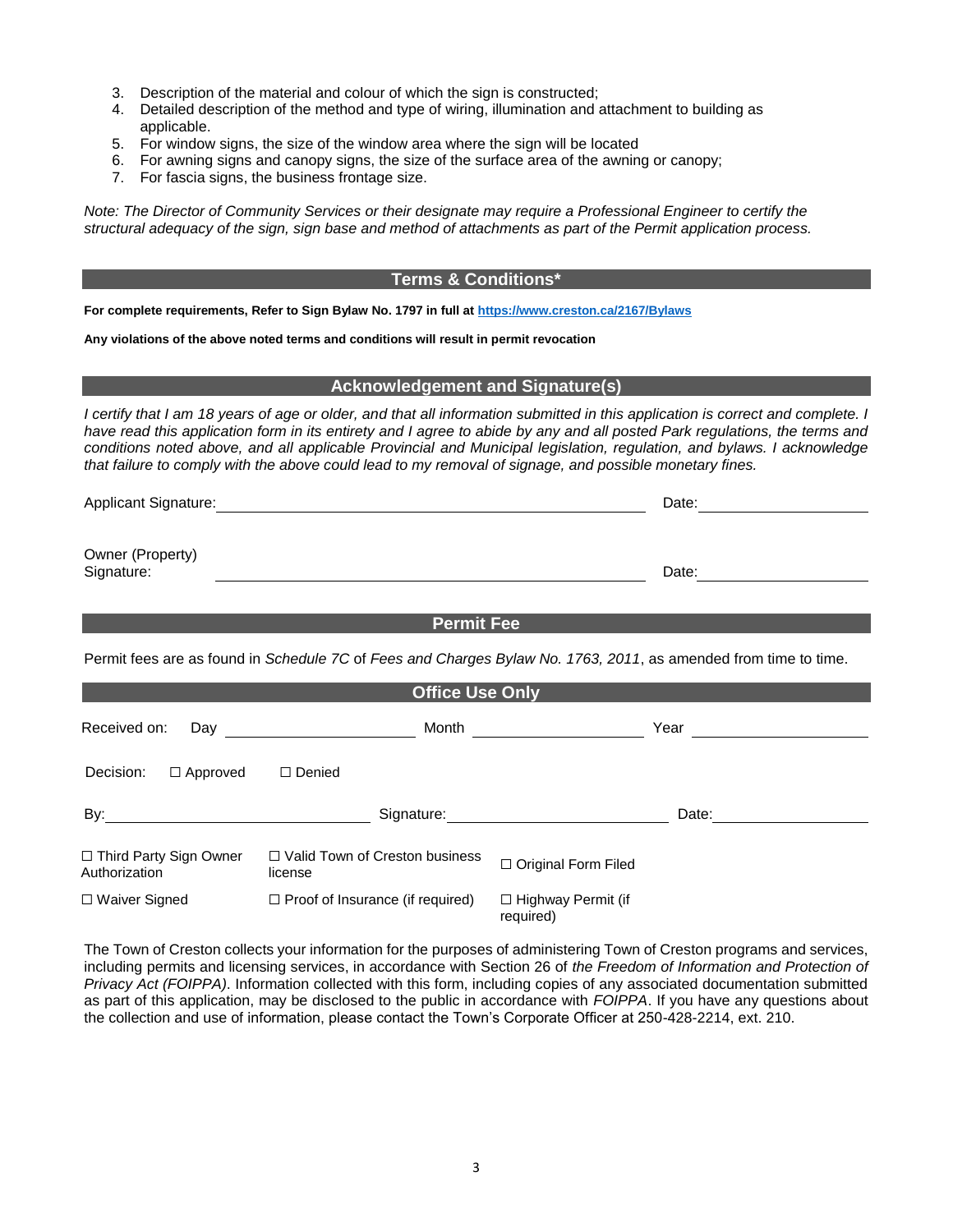

### **Sign Permit Permit Waiver of Liability**

|                                                                        |                       | <b>Waiver of Liability</b> |                |                  |
|------------------------------------------------------------------------|-----------------------|----------------------------|----------------|------------------|
| Applicant or<br>Authorized Signing<br>Authority Name:                  |                       |                            |                |                  |
|                                                                        | Last                  | First                      | <b>Initial</b> |                  |
| Applicant or<br><b>Authorized Signing</b><br><b>Authority Address:</b> |                       |                            |                |                  |
|                                                                        | <b>Street Address</b> |                            |                | Apartment/Unit # |
|                                                                        |                       |                            |                |                  |
|                                                                        | City                  |                            | Province       | Postal Code      |

In consideration of the granting of a permit pursuant to this application, I/WE agree to release any indemnifies and save harmless the Town of Creston, "the Town", its Council members, employees and agents from and against all claims, liabilities, judgments, costs and expenses of every kind including negligence which the Owner, future Owner, Occupiers or any other person, partnership or corporation or Owner's heirs, successors, administrators or assigns incurs in consequence of or incidental to the issuance of the permits, the review of plans and supporting documents, inspections made by the Building Official or enforcement or failure to enforce a code or bylaw and the Town owes no duty of care in respect of these matters to the Owner, whether or not an office or employee of the Town.

The Applicant does hereby agree to use the location only for the purposes of the said use or event and strictly in accordance with any and all regulations, municipal, provincial or federal, applicable to holding the said use or event in the above referenced location.

DATED at the Town of Creston this \_\_\_\_\_\_\_\_\_\_\_\_\_\_ day of \_\_\_\_\_\_\_\_\_\_\_\_\_\_\_\_\_\_\_\_\_\_\_ 20 \_\_\_.

The Applicant, by its proper officers authorized to sign on its behalf:

Authorized Signatory (C/S)

Authorized Signatory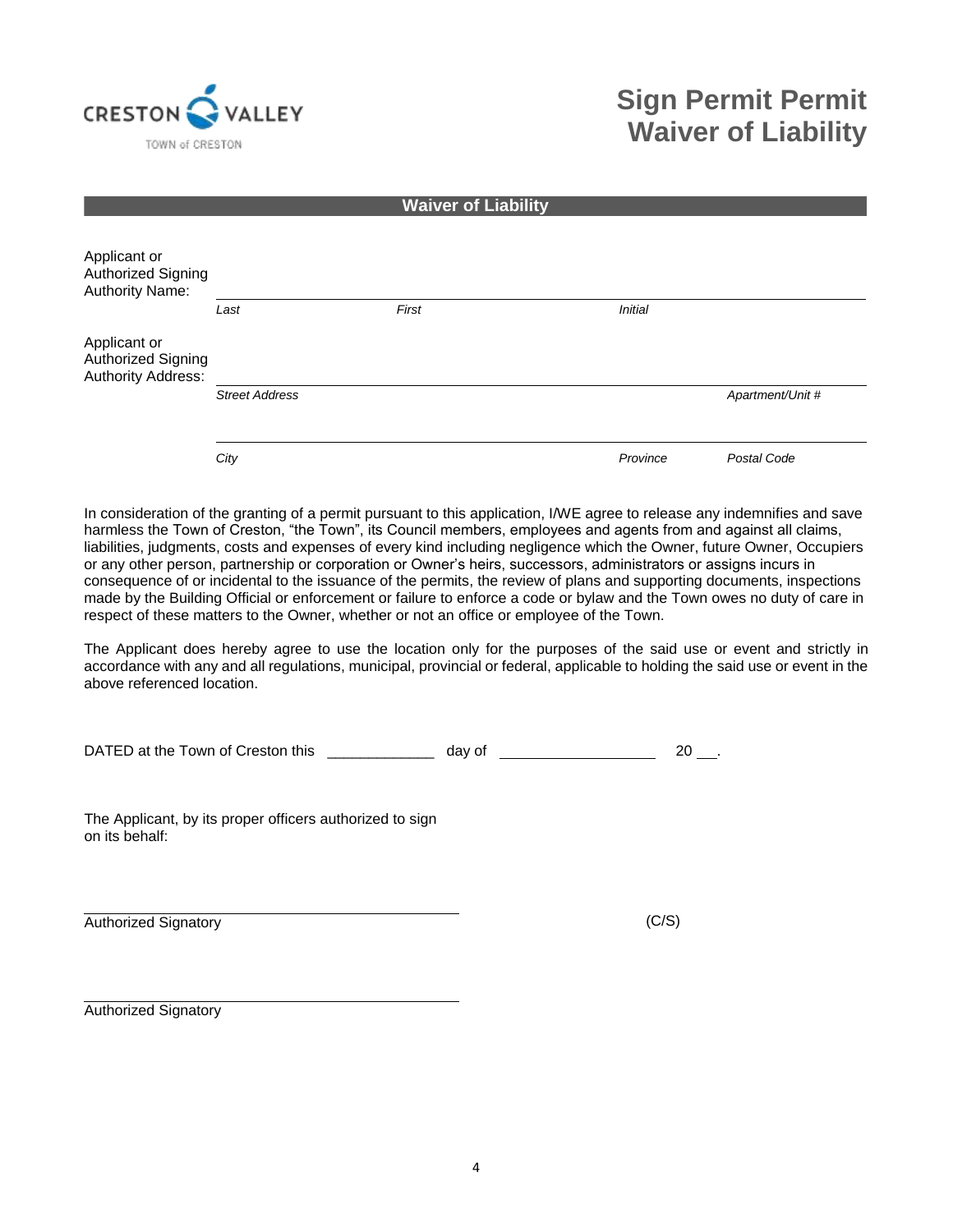

# **Sign Permit Owner Authorization Of Application**

### **Owner Authorization of Application**

| <b>Property Owner</b><br>Name:    |                                                             |                                                                                                     |                |                  |    |
|-----------------------------------|-------------------------------------------------------------|-----------------------------------------------------------------------------------------------------|----------------|------------------|----|
|                                   | Last                                                        | First                                                                                               | <b>Initial</b> |                  |    |
| <b>Property Owner</b><br>Address: |                                                             |                                                                                                     |                |                  |    |
|                                   | <b>Street Address</b>                                       |                                                                                                     |                | Apartment/Unit # |    |
|                                   | City                                                        |                                                                                                     | Province       | Postal Code      |    |
|                                   | act as applicant in regard to this Sign Permit Application. | As Owner(s) of the land described in this application, I/we hereby authorize ______________________ |                |                  | to |
| Owner Signature:                  |                                                             | Date:                                                                                               |                |                  |    |
| Owner Signature:                  |                                                             | Date:                                                                                               |                |                  |    |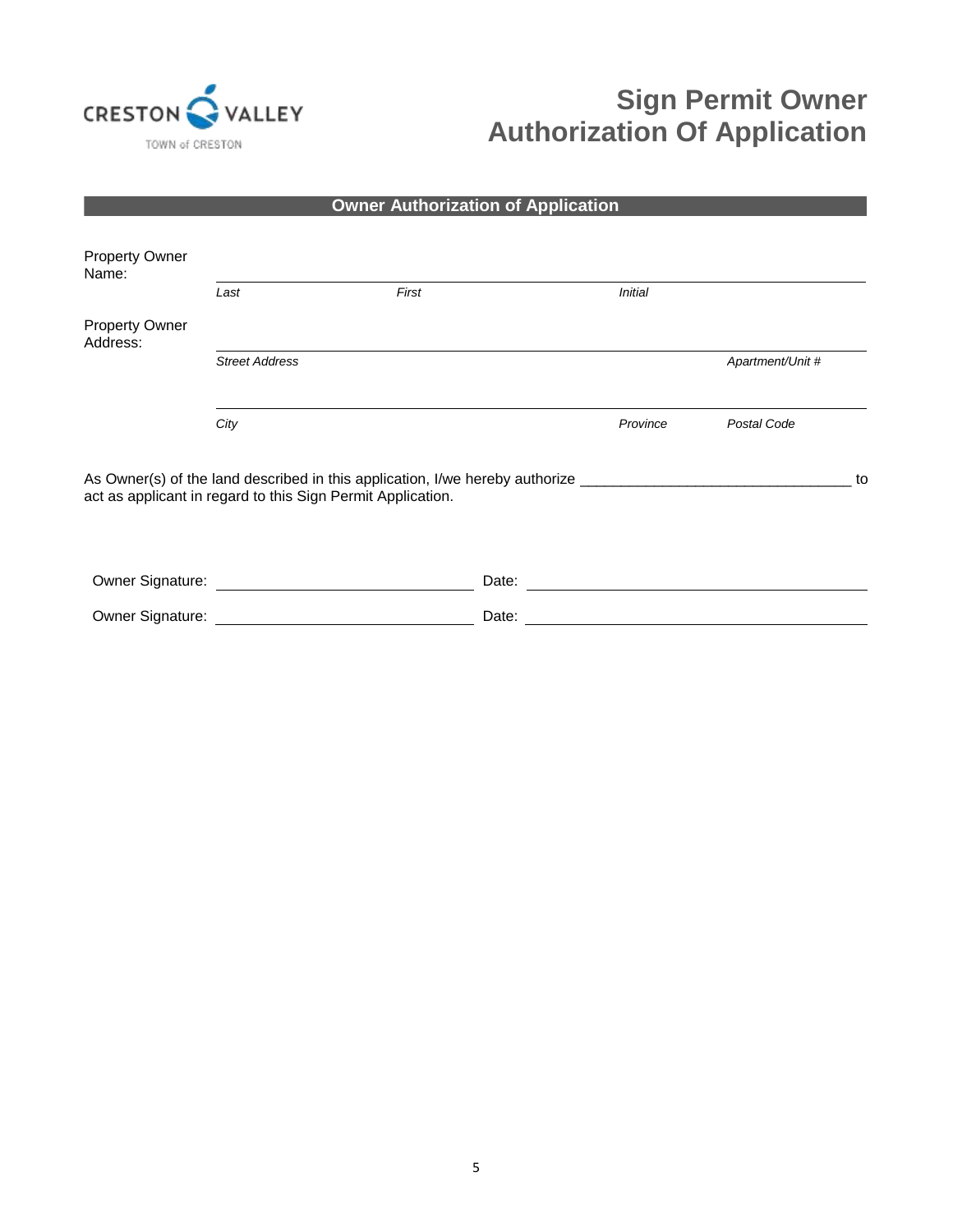### **Table 1: Types of Allowable Signs, Section 7.2 Sign Bylaw No. 1797**

| Type of                                                           | <b>Zones</b>                    |                |              |                  |                                         | <b>Permit</b>         |
|-------------------------------------------------------------------|---------------------------------|----------------|--------------|------------------|-----------------------------------------|-----------------------|
| <b>Permitted Sign</b>                                             | Commercial                      | Industrial     | Agricultural | Community<br>Use | Residential                             | <b>Required?</b>      |
| <b>TEMPORARY SIGNS</b>                                            |                                 |                |              |                  |                                         |                       |
| <b>Banner</b>                                                     | <b>YES</b>                      | <b>YES</b>     | YES          | YES              | <b>NO</b>                               | <b>YES</b>            |
| Balloon sign                                                      | <b>YES</b>                      | <b>NO</b>      | NO.          | <b>NO</b>        | <b>NO</b>                               | NΟ                    |
| Changeable Copy sign                                              | YES(not in<br>Downtown<br>Core) | <b>YES</b>     | <b>NO</b>    | <b>NO</b>        | <b>NO</b>                               | <b>YES</b>            |
| Development &<br>Contractor signs                                 | <b>YES</b>                      | <b>YES</b>     | <b>YES</b>   | <b>YES</b>       | <b>YES</b>                              | NΟ                    |
| Election sign                                                     | <b>YES</b>                      | <b>YES</b>     | <b>YES</b>   | <b>YES</b>       | <b>YES</b>                              | <b>NO</b>             |
| Real estate sign                                                  | <b>YES</b>                      | <b>YES</b>     | <b>YES</b>   | <b>YES</b>       | <b>YES</b>                              | <b>NO</b>             |
| Sandwich board                                                    | <b>YES</b>                      | <b>YES</b>     | <b>YES</b>   | <b>YES</b>       | <b>NO</b>                               | <b>YES</b>            |
| Special event sign                                                | <b>YES</b>                      | YES            | YES          | YES              | <b>NO</b>                               | <b>YES</b>            |
| <b>PERMANENT SIGNS</b>                                            |                                 |                |              |                  |                                         |                       |
| Awning sign                                                       | <b>YES</b>                      | <b>YES</b>     | <b>NO</b>    | <b>YES</b>       | <b>NO</b>                               | <b>YES</b>            |
| Balloon sign                                                      | <b>YES</b>                      | <b>NO</b>      | <b>NO</b>    | NΟ               | <b>NO</b>                               | <b>YES</b>            |
| Canopy sign                                                       | <b>YES</b>                      | <b>YES</b>     | <b>NO</b>    | <b>YES</b>       | <b>NO</b>                               | <b>YES</b>            |
| Changeable copy sign                                              | <b>YES</b>                      | <b>YES</b>     | <b>NO</b>    | <b>NO</b>        | NO(1)<br>exception, see<br>Section 7.8) | <b>YES</b>            |
| Community information<br>sign                                     | <b>YES</b>                      | <b>YES</b>     | <b>NO</b>    | <b>YES</b>       | <b>NO</b>                               | <b>NO</b>             |
| Directory sign                                                    | <b>YES</b>                      | <b>YES</b>     | <b>NO</b>    | <b>NO</b>        | <b>NO</b>                               | <b>YES</b>            |
| Display box                                                       | <b>YES</b>                      | <b>YES</b>     | <b>NO</b>    | <b>YES</b>       | <b>NO</b>                               | <b>YES</b>            |
| Electronic message<br>center sign                                 | <b>YES</b>                      | <b>NO</b>      | <b>NO</b>    | <b>YES</b>       | <b>NO</b>                               | <b>YES</b>            |
| Fascia sign                                                       | <b>YES</b>                      | <b>YES</b>     | <b>NO</b>    | <b>YES</b>       | <b>NO</b>                               | <b>YES</b>            |
| Free-standing sign<br>(includes allowance for<br>changeable copy) | <b>YES</b>                      | <b>YES</b>     | <b>YES</b>   | <b>YES</b>       | <b>NO</b>                               | <b>YES</b>            |
| Home occupation sign                                              | N <sub>O</sub>                  | N <sub>O</sub> | <b>YES</b>   | N <sub>O</sub>   | <b>YES</b>                              | <b>YES</b>            |
| Projecting sign                                                   | YES                             | YES            | NΟ           | NΟ               | <b>NO</b>                               | YES                   |
| Rooftop sign                                                      | NΟ                              | YES            | <b>NO</b>    | NΟ               | <b>NO</b>                               | YES                   |
| Suspended sign                                                    | <b>YES</b>                      | <b>YES</b>     | <b>NO</b>    | YES              | <b>NO</b>                               | <b>YES</b>            |
| Subdivision - Entrance<br>sign                                    | NΟ                              | NΟ             | YES          | NΟ               | YES                                     | YES                   |
| Window sign                                                       | <b>YES</b>                      | <b>YES</b>     | <b>NO</b>    | <b>YES</b>       | <b>NO</b>                               | <b>YES</b>            |
| "OTHER" SIGNS                                                     |                                 |                |              |                  |                                         |                       |
| Public information sign                                           | YES                             | <b>YES</b>     | NΟ           | YES              | <b>YES</b>                              | NΟ                    |
| Third party sign                                                  | <b>YES</b>                      | YES            | NΟ           | <b>NO</b>        | NО                                      | YES (see Sec.<br>8.3) |
| Third party directional<br>sign                                   | <b>YES</b>                      | YES            | <b>NO</b>    | NО               | <b>NO</b>                               | YES                   |

Source: Part 7 Town of Creston Sign Bylaw No. 1797, 2014